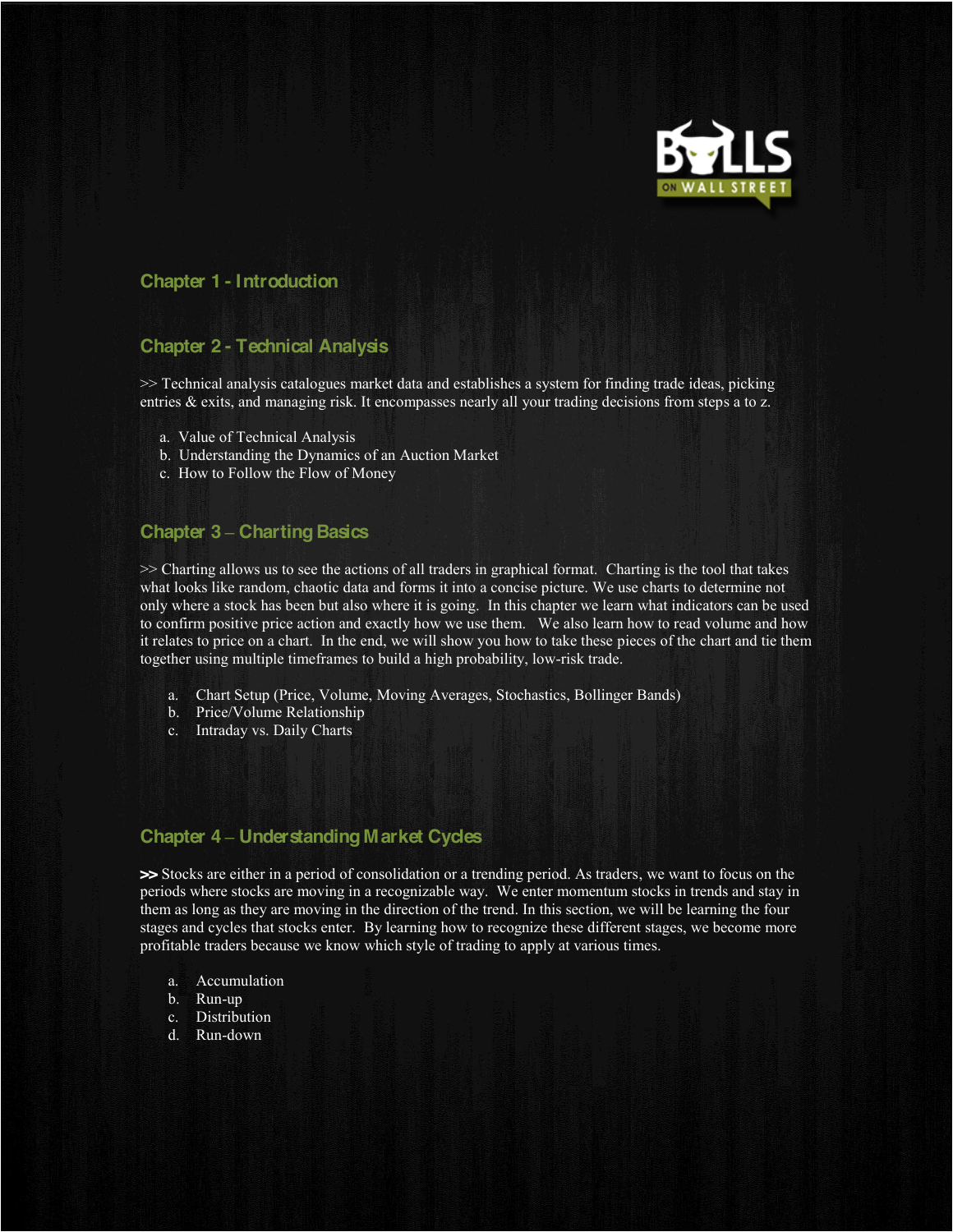## **Chapter 5± Define Your Trading Style**

>> There are three styles of short-term trading: day-trading, swing-trading, and position trading. Do you have a full-time job? What type of personality do you have? What kind of risk are you able to take at this point in your life? These are the types of questions that we will address in this chapter and help you determine which type of trading suites your personality and lifestyle as well as your risk profile.

- a. Day-trading
- b. Swing-trading
- c. Position Trading
- d. Which type of trader are you?

## **Chapter 6 - Support and Resistance Trading**

>> There are multiple types of support and resistance on a chart. Prices move in an auction market from high to low levels because the price is constantly look for its fair value. There is constantly changing supply and demand in a stock due to the many variables and emotions involved in the market. Support and resistance areas are established as buyers and sellers fight for control of the stock. Understanding the dynamics and reasons why support and resistance levels are established will help you see how to position trades around these levels. In this chapter you will learn the types of support and resistance levels and exactly how to use these areas on charts to make actionable and profitable trades. We will also learn which support and resistance setups have the highest probabilities for the biggest gains.

- a. The dynamics of support and resistance
- b. Types of support/resistance (price, moving average, trend-line, bollinger band)
- c. Daily support/resistance trading for both day-traders and swing-traders
- d. Intraday support/resistance trading for day-traders
- e. Highest probability support and resistance trades (our top 3!)
- f. Box Trading

#### **Chapter 7 ± Trends**

>> A trend can be thought of as the path of least resistance in a stock. There are both uptrends and downtrends in stocks. An uptrend occurs when a stock is making higher highs and lower lows while a downtrend is when a stock makes lower highs and lower lows within a specific timeframe. The reason that trends are important is because a stock will lay in its primary trend till a force greater than or equal to it is thrust upon it. As traders the lowest risk and highest reward trades come when you trade in the direction of the primary trend. Investors, swing-traders, and day-traders all use different timeframes to monitor trends. In this chapter we will learn how to identify forming trends, how to identify the strength of a trend, and how to identify when trends are breaking using volume, price action, and indicators.

- a. Different types of trends
- b. How to identify trends (forming and breaking)
- c. Monitoring trends on different time frames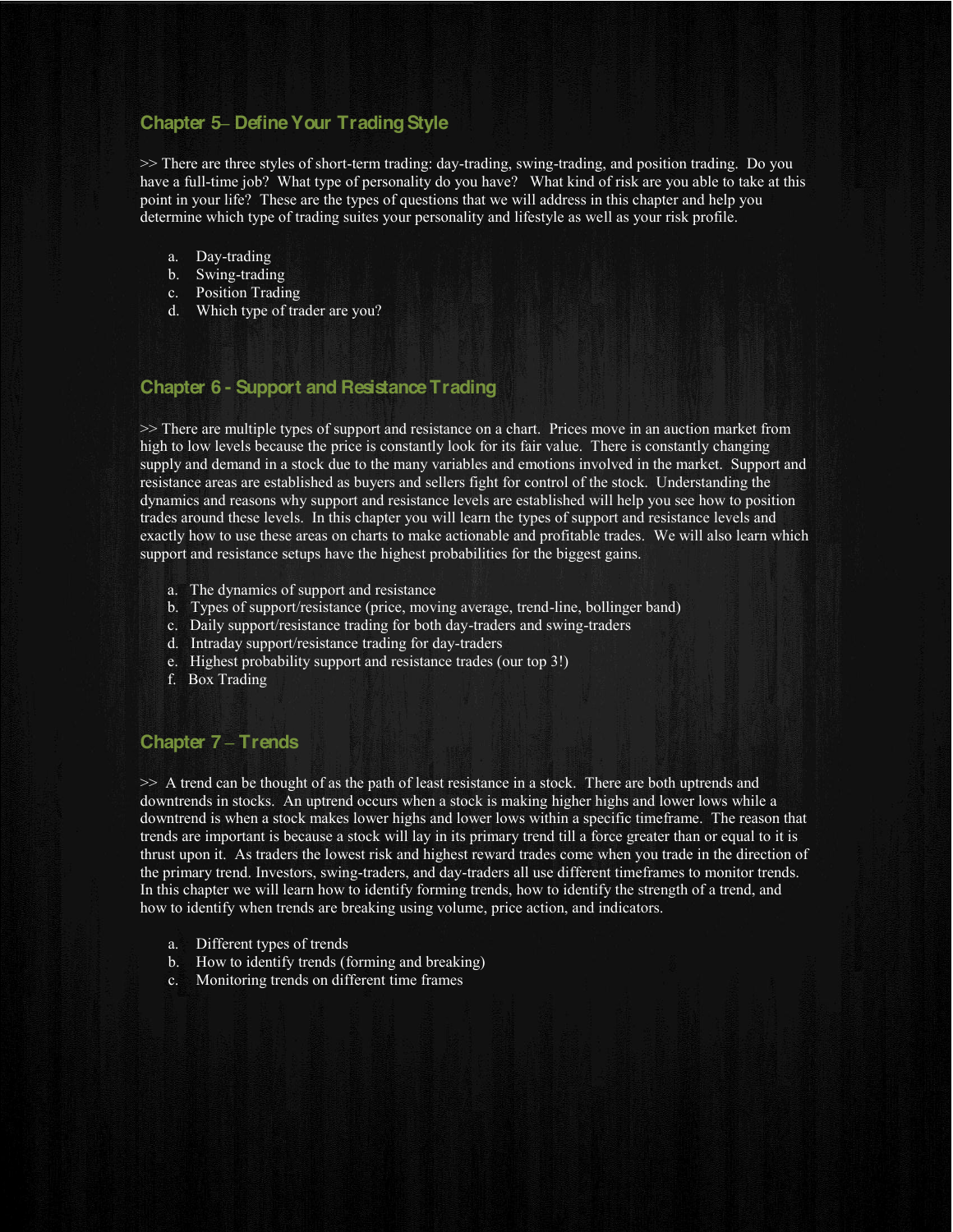#### **Chapter 8 ± Timing the Trade**

>> Knowing how to align charts on multiple time frames is one of the biggest things that separates successful traders from unsuccessful traders. It allows us to look at trades and setups without distortion. Traders must know how to overlay multiple timeframes to find precise entries in a stocks trend to ensure high probabilities of success. The highest probability trades come during the alignment of the trend in multiple timeframes. By looking at three timeframes, we can point out the primary trend (long-term), determine the potential areas for stop losses and targets (intermediate), and pinpoint an exact entry (shortterm). In this chapter we will explore how to align multiple time frames, how to determine which time frames are most important for investors, swing-traders, and day-traders, and how to determine exact buy points for a stock using the different time frames.

- a. 3 important time frames
- b. How to read and align multiple time frames
- c. Overlaying charts to create precise entries

#### **Chapter 9 ± Analyzing Stock Market Indices**

>> The first step in our stock scanning routine is always a general market analysis. Three of out of four stocks will follow the general market trend. Thus if you can go long stocks during market upswings and be in cash or short stocks during market downswings, you have won 75% of the battle. Being a great trader involves timing exact entries for stocks that are at key inflection points. Coupling this with market timing techniques will add exponential returns to your trades. In this chapter we will discuss the major market indices and their major components, along with how to analyze and trade the market as a whole.

- a. Analyzing the general market
	- S&P- our main market indicator
	- Dow Jones Industrial
	- Nasdaq tech stocks
	- Russell smallcaps stocks
- b. Analyzing markets to see the current trend
- c. Support and Resistance Zones in the Market
- d. Recognizing Overbought/Oversold Areas in the Market
- e. The Causes of Market Gaps and How to Trade Them

#### **Chapter 10 ± Market Breadth**

>> Gauging the breadth of the market is how you determine the overall strength and direction of the market. Breadth measures the broad market participation by all stocks and helps you determine if market moves are significant. Traders can deduct the market breadth by reading and understanding the internals of the market, basically what is going on behind the scenes. This is an important skill, as it helps you navigate around your trades with precise timing. There are five main indicators that you can look at to help you determine the breadth. These are taught and discussed extensively in this chapter.

- a. Advances vs. declines
- b. Reading Indices
- c. 4% breakouts vs. 4% breakdowns
- d. New highs vs. New lows
- e. Breadth Thrust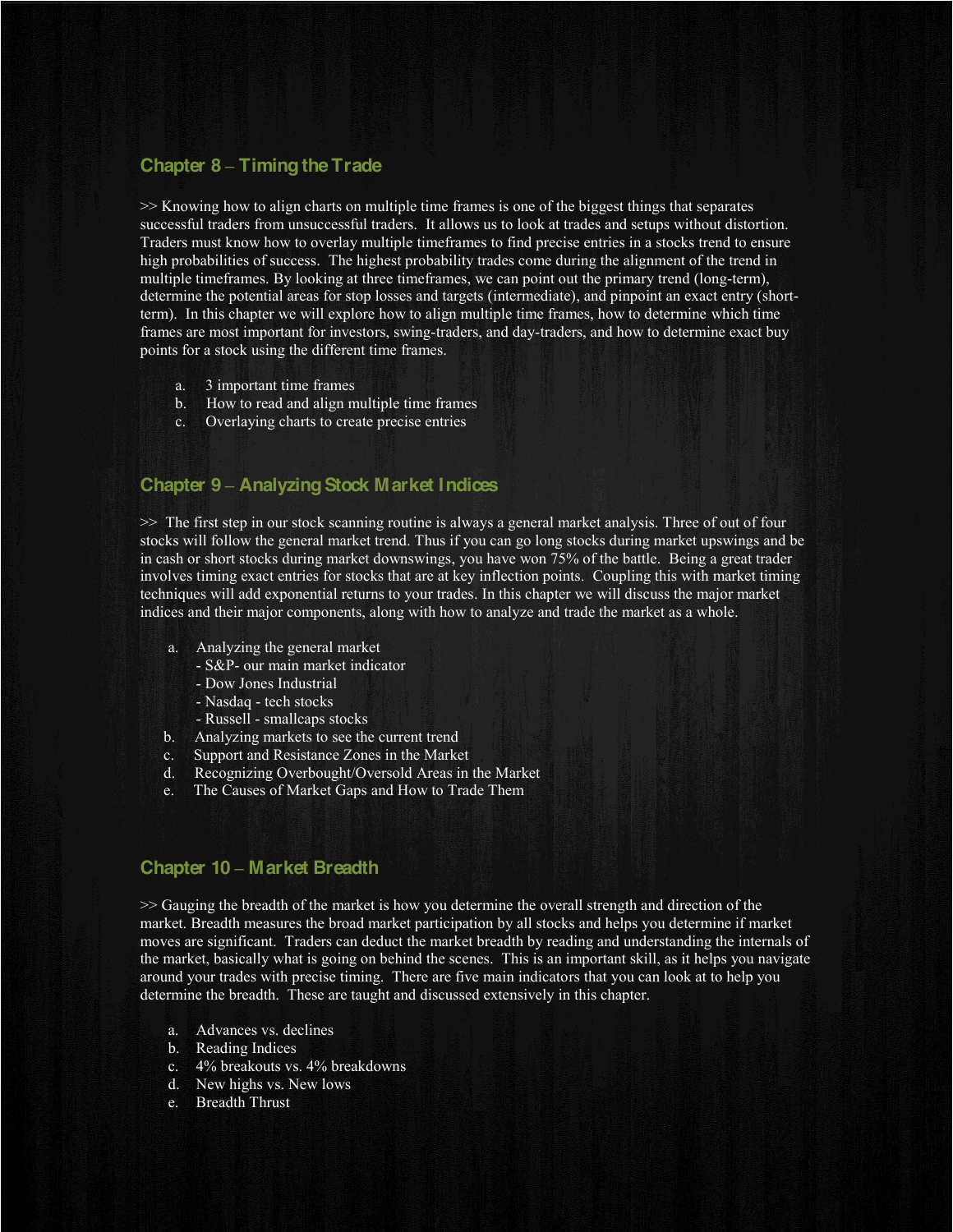## **Chapter 11 ± ETF Tradingand Sector Analysis**

>> A main part of our trading method is trend trading. If a sector is hot we will ride it. Traders are different than investors in that diversification for traders is bad. We want to be heavily concentrated in the parts of the market where the money is flowing. We can use ETF's to track sectors easily. An ETF is a security that tracks an index, a commodity, or a basket of assets, but trades like a stock on an exchange. ETF's trade just like stocks and can be watched to see which sectors are moving. In this chapter, you will learn the most popular traded ETF's that represent each major indices and how to use the ETF's to place trades based on market sentiment and movement.

- a. Advantages of Trading ETF's
- b. Our Favorite ETF's to Trade
- c. Analyzing Sector Strength Using ETF's
- d. Trading the Sector as a Whole Using ETF's

### **Chapter 12 - Risk Management**

>> Risk management is a big part of being a successful trader. Great risk managers understand the importance of only taking trades that have great risk to reward ratios. Great risk managers also understand the importance of sizing their positions correctly according to the type of trade they are taking and what is going on in their surroundings. In order to maximize your profits and manage your downside risk you must fully understand numerous factors about the market. You must be able to analyze the market in such a way that you can determine when it is in your best interest to hold overnight, or to go home all cash. When it is in your best interest to take large positions or to scale back and only take partial positions. When it is in your best interest to swing-trade or just day-trade. All these factors are what separate good traders from great traders. This chapter will teach you how to determine when you should exercise these things.

- a. Determining Risk to Reward Ratios and Position Sizes
- b. Tips on Managing Winning Positions to Maximize Profits
- c. Managing Portfolio Risk
- d. Types of Stop Losses and Exit Strategies
- e. Managing Your Portfolio Risk in Conjunction with Market Cycles
- f. Handling gaps with Proper Risk Management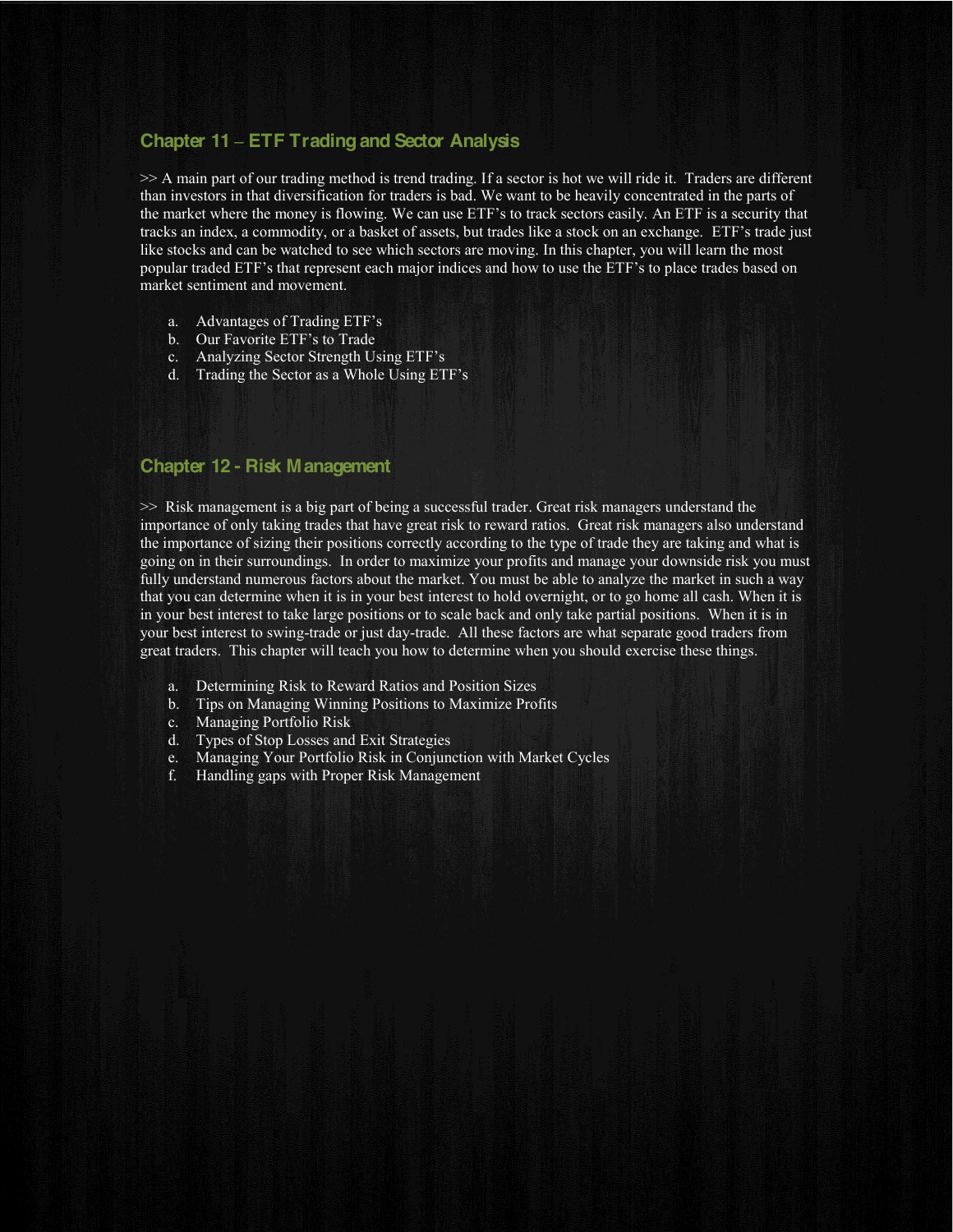#### **\*BULLS METHOD\***

>> A setup is a specific pattern or set of rules that must be fulfilled so that an entry in a stock can be made. There are hundreds of variables that you must consider in trading. The beauty of being "setup focused" is that we are taking something very broad, like trading, and narrowing it down into a specific task. It is nearly impossible to become an expert at the market because it encompasses everything. However, you can make a living trading by having complete mastery over your setup. By conditioning yourself to recognize the patterns and setups quickly, you are reducing the noise around you and allowing yourself a higher chance of profiting in the trade. In the below chapters, we will focus on learning the two major types of trading: breakout plays and pullback plays. Under these two topics are multiple-high probability setups that you should master.

#### **Chapter 13 ± Breakout Trading**

>> A breakout is when price moves outside an area of resistance. Whether you trade on a weekly, daily, or intraday timeframe, the concepts and strategies are the exact same. There are many traits that must accompany a breakout for it to be a true breakout. In this chapter you will learn what types of breakouts to look for as well as how to know if a breakout is working or if it is a failed breakout.

- a. Traits of a Breakout
- b. Flat Top Breakouts
- c. Base Breakouts
- d. Flag Breakouts
- e. Intraday Breakouts
- f. PR/Earnings Breakouts

## **Chapter 14 ± Trading Pullbacks**

>> Pullbacks are the result of a stock falling back after it has reached a high. Often times pullbacks are buying opportunities if the stock is in a strong uptrend. It is important to analyze the traits of the pullback to see if it is just a pause in the up-trend or an actual reversal in the stock. The ideal time to buy these dips is when the stock pulls back to areas of support. These areas of support include moving average support and price support. In this chapter, we will teach you how to spot and play our five go to pullback plays

- a. PB to moving averages
- b. PB to price support
- c. Breakout/Pullback play
- d. 20dma bounce
- e. Oversold PB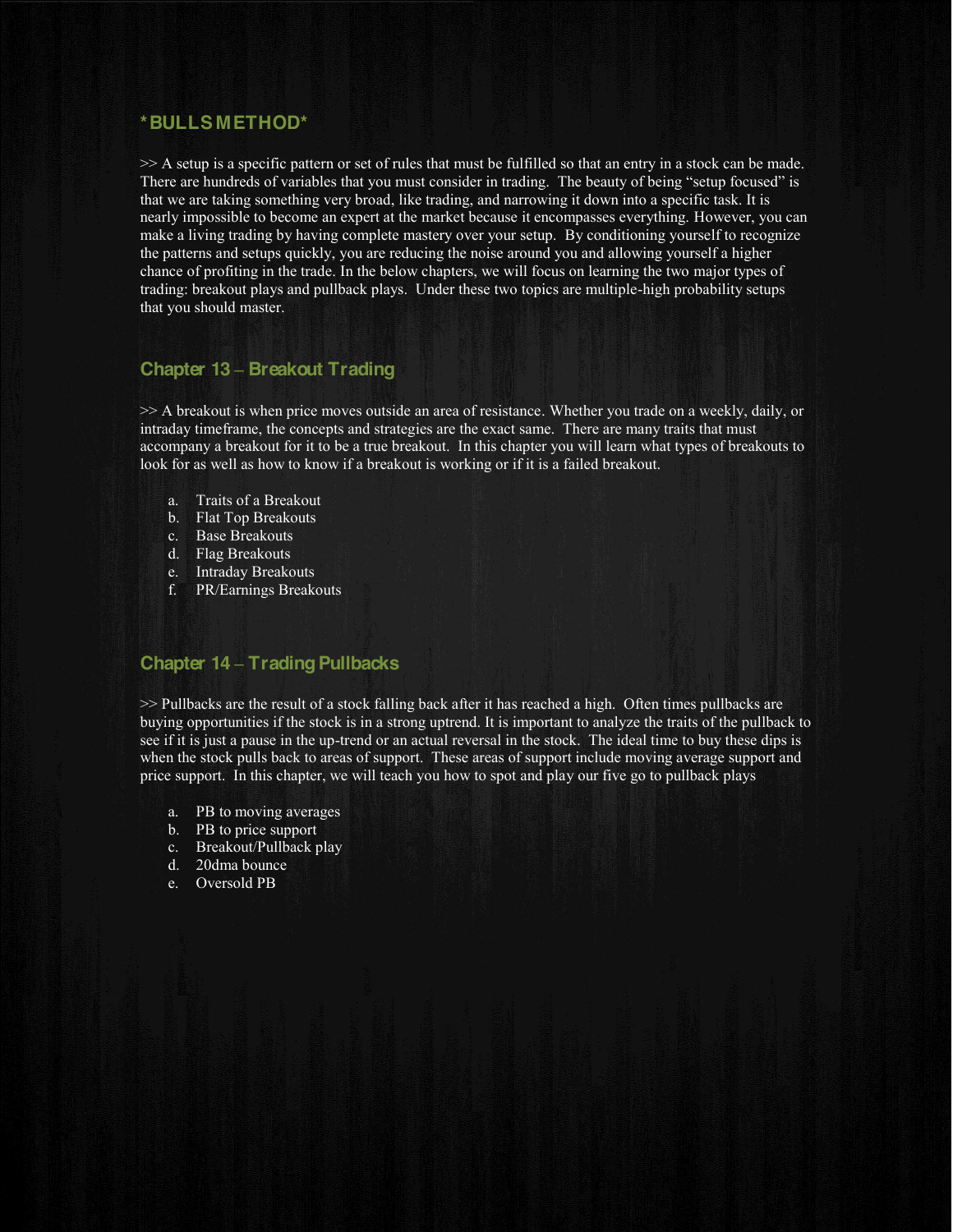## **Chapter 15 - Classic Setups**

>> In this chapter we will discuss the classic chart patterns that every trader should know. These patterns are heavily traded because they are easy to spot and are high probability setups. These patterns are universal and show up on all time frames on charts. This chapter provides in detail descriptions of the key components of these setups and tons of examples for you to review.

- a. Double Bottoms
- b. W Bottoms
- c. Symmetrical Triangles
- d. Head and Shoulders

# **Chapter 16 - Our Go to Setups**

>> This chapter is our secret sauce. These are the plays that we have personally named and mastered. We trade these setups over and over again because we have found they have the highest probability of success. If you master the breakout/ pullback plays and these eight go to setups, you can make a living trading stocks for the rest of your life. This chapter provides in detail descriptions of the key components of these setups and tons of examples for you to review.

- a. PR Breakouts
- b. Earnings Breakouts
- c. Red to Green Moves
- d. Rubber-band Snapback Plays
- e. Bottom Bounces
- f. Squeeze Zone Plays
- g. One Dollar Roll
- h. Bear Flags
- i. Oversold Support Bounce

## **Chapter 17 - News trading**

>> Some of the most powerful moves in individual stocks come after the release of news, such as earnings reports or PR's. There are fundamental trades and there are technical trades, however, news trades trump both of these. In order to get a 40 or 50% move in a stock, you need a game changer or catalyst to cause the run-up. Some of the most profitable traders are great news traders. The faster you can receive, read, and interpret the news, the better off you will be. This chapter will review our favorite news sources and how you should trade news events.

- a. Our Favorite News Sources
- b. How to Read and Interpret PR's
- c. PR Breakout Setup
- d. How to Read Earnings Reports
- e. Earnings Breakouts Setup